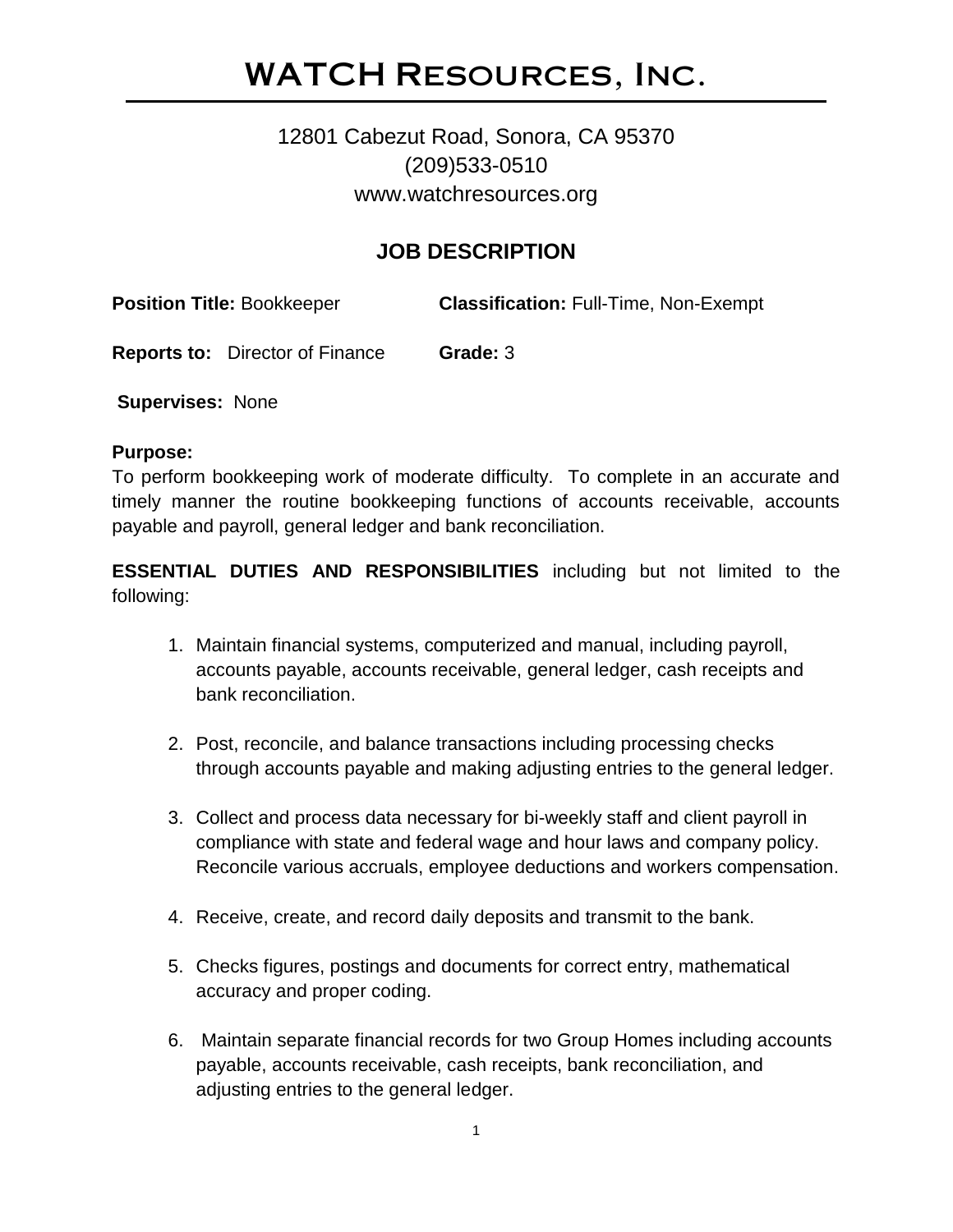- 7. Understand and complete HUD requirements and procedures as they relate to the Group Homes.
- 8. Prepare and reconcile monthly billing to regional centers for services provided, contract billing to customers for work performed, and miscellaneous billing for trust management, social security etc.
- 9. Cooperate with and maintain excellent professional relationships with vendors, customers, co-workers, consumers, and auditor associated with WATCH.
- 10.Assemble material, tabulate and develop financial or statistical spreadsheets and other forms requiring the use of initiative and independent judgment.
- 11.Operate office equipment efficiently, i.e. computer, copier and calculator.
- 12.Maintain adequate filing and retrieval system of fiscal records, and assist in maintaining various files, listings and records including those of a confidential nature.
- 13.May be required to use an agency or personal vehicle to attend to agency business in the community.
- 14.Attend staff meetings, educational trainings, and other job-related meetings as requested.
- 15.Act as back up for front office coverage of telephones and receiving visitors.
- 16.Perform other such duties and responsibilities as assigned.

**QUALIFICATION REQUIREMENTS:** To perform this job successfully, an individual must be able to perform each essential duty satisfactorily and be committed to the Mission of WATCH Resources, Inc. The requirements listed below are representative of the knowledge, skill and/or ability required. Reasonable accommodations may be made to enable an individual with disabilities to perform the essential functions in accordance with the Americans with Disabilities Act (ADA), 1991.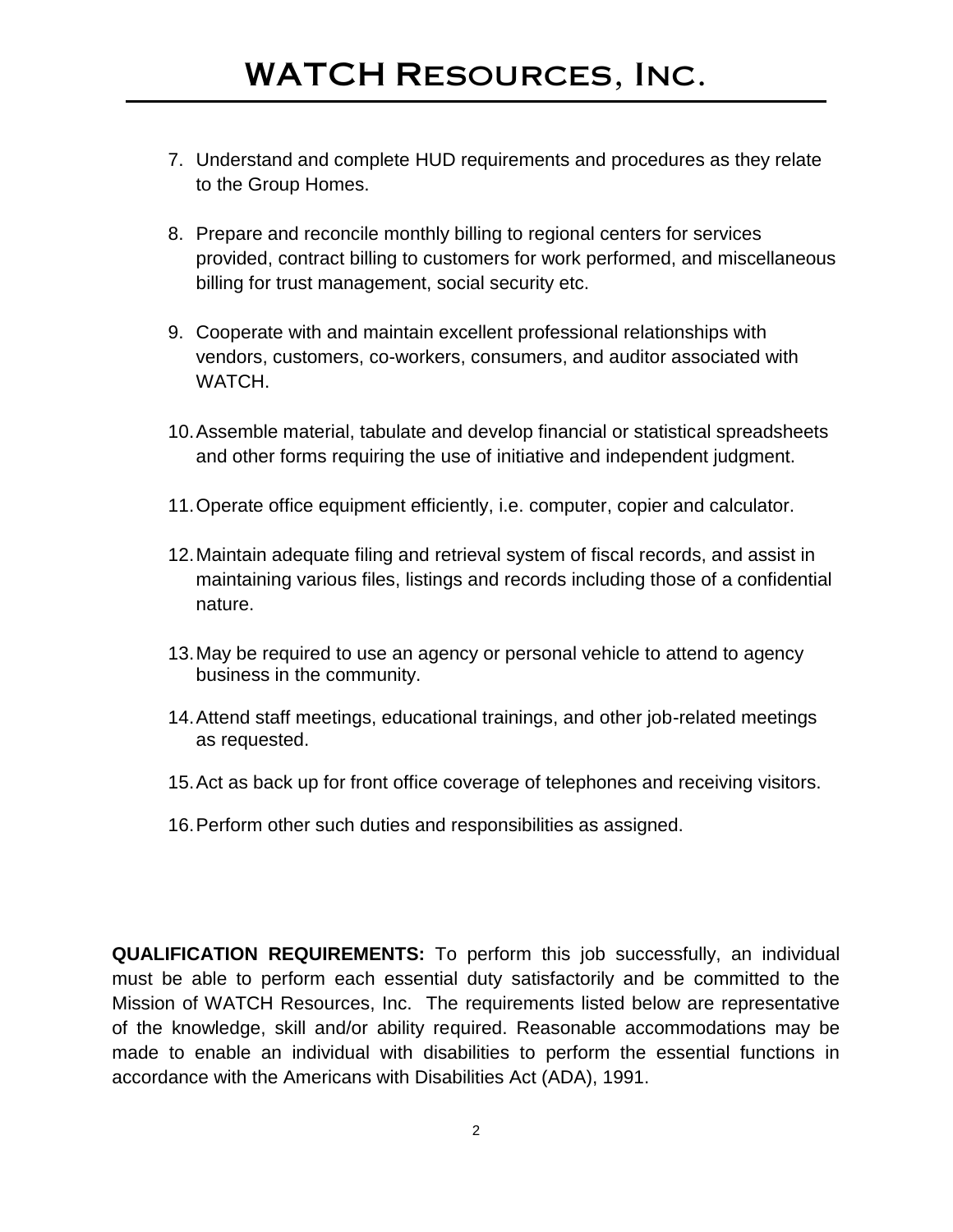#### **A. Education and/or Experience:**

- 1. High school diploma or equivalent.
- 2. Satisfactory completion of college level accounting courses and two years of experience in maintaining records of financial transactions. Added years of experience may be substituted for education.

### **B. Working Knowledge of:**

- 1. Quick Books and Microsoft Office.
- 2. IBM or compatible computer and use of accounting and spreadsheet software.
- 3. Office equipment, to include accurate use of calculator and adding machine.
- 4. Effective interpersonal and communication skills.

#### **C. Language Skills:**

- 1. Ability to communicate verbally in a clear and accurate manner in person or on the telephone.
- 2. Effective writing skills.

### **D. Reasoning Abilities:**

- 1. Follow written and verbal directions.
- 2. Ability to make accurate mathematical computations.
- 3. Ability to maintain a centralized filing system.
- 5. Ability to establish and maintain professional, cooperative relationships with Businesses, fellow employees, consumers and the general public.

### **E. Certificates, Licenses, Registrations:**

- 1. Health screening to include a drug and alcohol screening and TB test performed by a physician verifying ability to complete job duties and confirming the absence of contagious disease.
- 2. Possession of a valid California Motor Vehicle Operators License and a clear driving record, determined by a Department of Motor Vehicles record.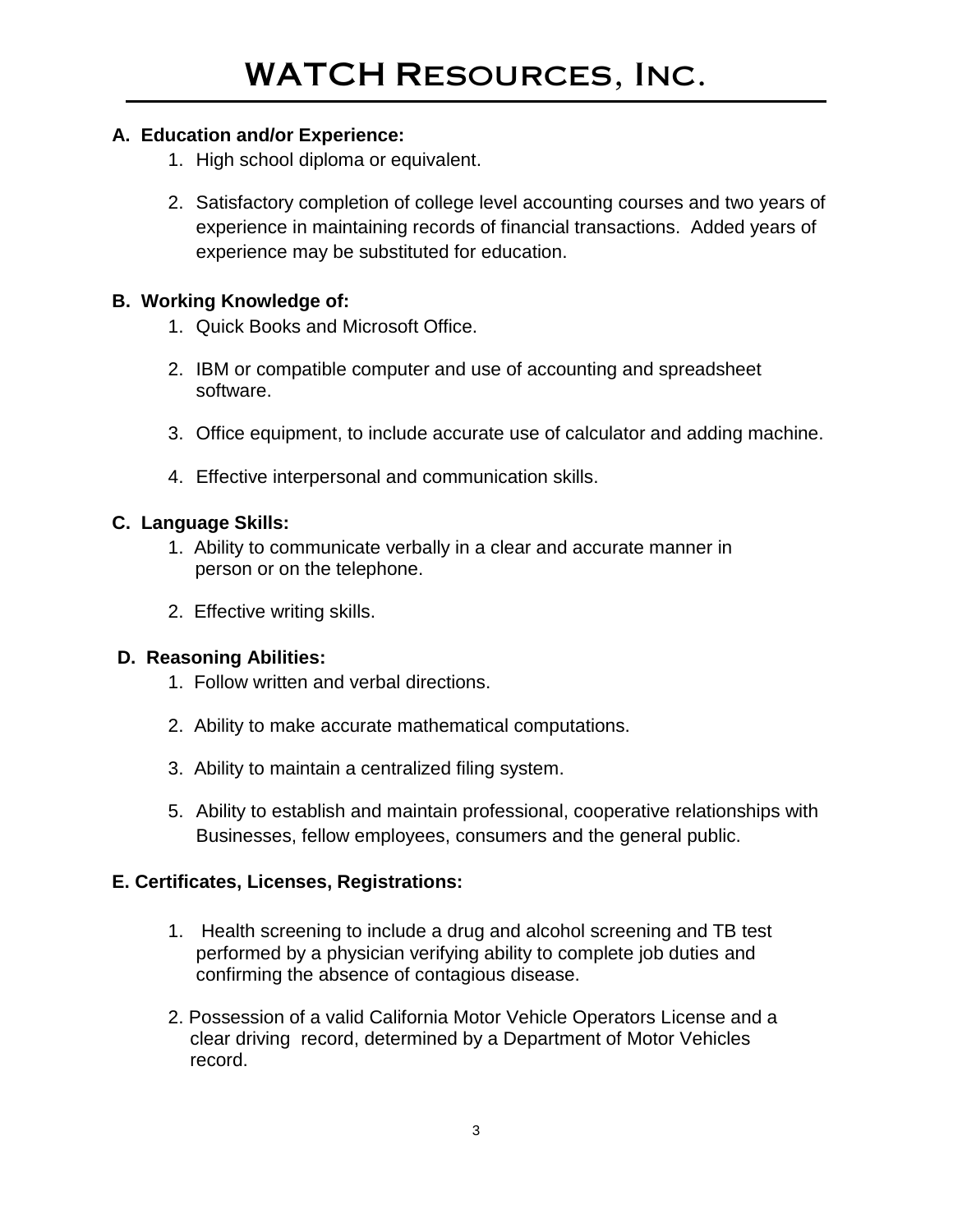- 3. Department of Justice criminal record clearance.
- 4. May be required to obtain an American Red Cross First Aid and CPR Certificate.

**SUMMARY OF CUSTOMARY PHYSICAL DEMANDS:** The physical demands described below are representative of those that must be met by an employee to successfully perform the essential functions of this job. Reasonable accommodations may be made to enable an individual with disabilities to perform the essential functions.

**Constantly (over 66%)** using repetitive hand motions;

**Frequently (34-66%)** sitting,

**Occasionally (1%-33%)** Standing, walking, bending over, balancing, pushing/pulling, lifting/carrying less than 10#, firm grasping required

#### **Hazards, Working Conditions, Equipment Used:**

Working Conditions include: High Noise Levels, Walking on Uneven Ground

Possible Exposures include: Dust, Gas, Fumes, Hazardous Materials, Blood/Body Fluids, Marked Changes in Temperature

Equipment Used:

- Driving Vehicles/Equipment
	- i. Must be able to drive to and attend events and meetings.
- Operating Equipment/Machinery *Computer, Fax Machine, Calculator, Printer/Copier, Telephone*

Regarding Use of Senses: Hearing Impairment Acceptable, Color Vision Impairment Acceptable, Clear Vision at 20 Inches or Less Required,

**Work Environment:** The work environment conditions described here are representative of those any employee may encounter while performing the essential functions of the job. Reasonable accommodations may be made to enable an individual with disabilities to perform the essential functions.

1. Designated medium size space in larger room; in-door setting with central heating and air conditioning system, handicap accessible, noise level moderate to low, lighting provided by artificial means, no windows. Rear exit door can be used for fresh air circulation.